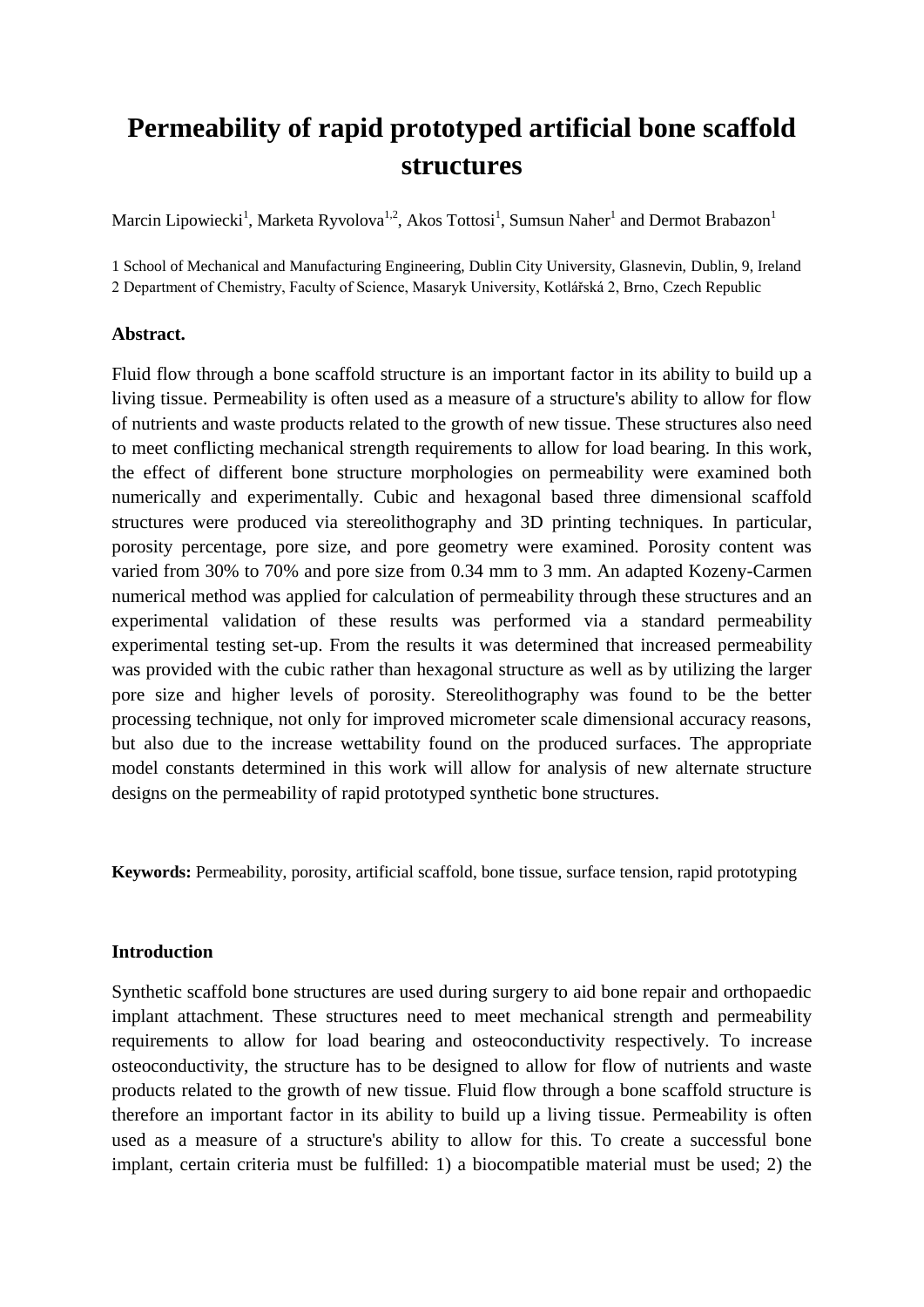ideal pore size and porosity must be applied to provide required permeability and mechanical structural strength. Nowadays, there is a wide range of biocompatible materials available for tissue engineering. Ceramic-based scaffolds are also an important group of structures for skeletal implants due to their inertness and similarity of physical properties to natural bone Scaffolds developed by foaming sol—gel derived bioactive glasses were characterised in work of Jones et al. [1]. In their work the interconnectivity of pores was tested and it was found that permeability of the scaffolds fabricated by this method was comparable to trabecular bone. Porous commercial tantalum metal grafting material (Trabecular MetalTM) were previously characterised with porosity levels from 66% - 88% were tested for various parameters such as tangent elastic modulus, yield stress, strain behaviour and intrinsic permeability [2]. From this material, the intrinsic permeability and corresponding tangent elastic modulus of these structures were found to be similar to cancellous bone structures of comparable porosity. Another group of scaffold types recently reviewed are collagen or collagen-based structures. In a study presented by Al-Munajjed et al., the permeability and the porosity of hyaluronan-collagen scaffolds was tested [3]. The permeability was determined empirically and experimentally from which the relationship between increasing porosity and permeability with increasing pore size was determined. There is an increased interest in recent years in polymer based scaffolds which were recently reviewed by Cheung et al. [4]. PMMA scaffolds have been found to be suitable for manufacturing of highly porous scaffolds with controllable elastic modulus and permeability [5].

Several experimental studies have conducted to measure the permeability of real bone [5-6]. In the work of Beaudoin et al. [6] permeability values ranging between 3 x  $10^{-9}$  and 16 x  $10^{-9}$ m<sup>2</sup> in the direction of trabecular orientation was determined using high-viscosity silicone. These results are comparable to the values obtained in the study of Grimm and Williams where permeability for human calcaneal trabecular bone in the range  $0.40 - 10.97 \times 10^{-9}$  m<sup>2</sup> were obtained using raw linseed oil [7]. Kohles et al. used water to measure permeability of cancellous bones from mature bovines [8]. The bovine bone sample produced values in the range of magnitudes  $(10^{-10}$  to  $10^{-9}$  m<sup>2</sup>) similar to previous investigations. It is important to have similar values of pore size and permeability in artificial bone structures compared to real bone. Usually water solutions are used for this type of permeability testing.

A lot of this previous research work has focused on the biocompatibility and mechanical strength of artificial bone structures. There remains a corresponding lack of work on the investigation of the permeability of these structures. In this work two different structures (cubic and hexagonal), previously investigated for mechanical strength capability in bone scaffold production, were compared for permeability [9]. These structure types provide a high stiffness combined with a high porosity and pore size. The structures were produced by rapid prototyping methods allowing pre-definition of the pore size, porosity, and external geometry. The goal of this work was to measure the permeability coefficients of these new structures and to develop a method to determine the appropriateness of the various new designs in terms of permeability.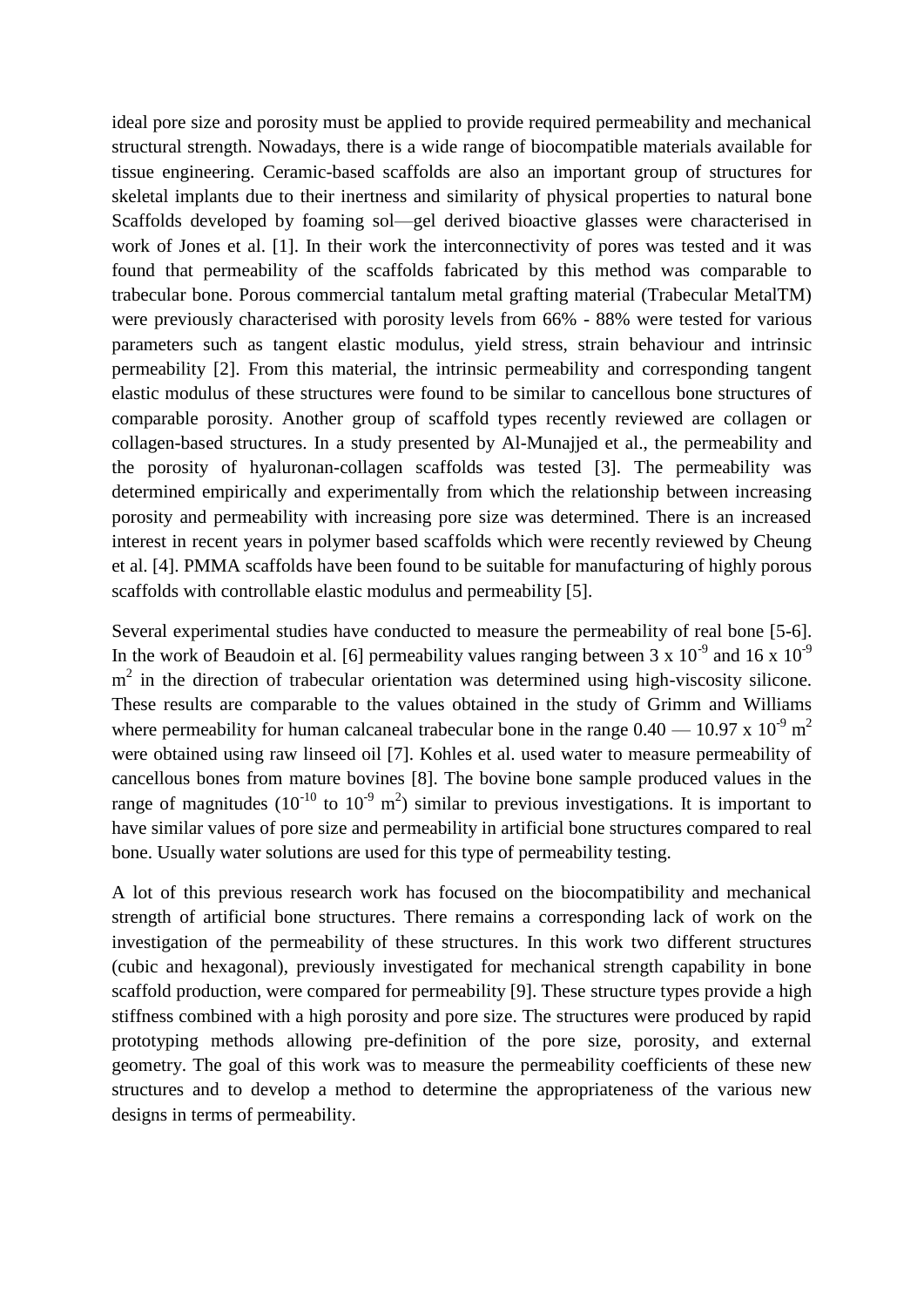## **2. Experimental**

The 3D cubic and hexagonal samples (as shown in Fig. 1) were manufactured using a Z310 Z-Corp 3D printer and a common 3D printing powder material ZP 113 (plaster — calcium sulphate) and binder ZB-58 (epoxy) were used. To reinforce the specimens, infiltration using the epoxy ZMax resin was performed. The models are designed using computer aided design software SolidEdge V100, PTC and saved as stereolithography files. To evaluate the structures purely from a permeability point of view, no biocompatibility is needed and therefore these standard plaster-based powder and epoxy resin materials were used. Models were also produced in polyurethane via the micro-stereolithography technique, which allows for components of smaller dimension and higher accuracy, supplied by Hordler Rapid Engineering GmbH, Germany.



Fig. 1: CAD images of the investigated (a) cubic and (b) hexagonal structures with supporting collar and as fabricated for permeability testing.

The cubic structure was omni-directional, and therefore the test was only conducted along one axis. Testing for the hexagonal structure was performed along the direction with the largest pore area presenting to the fluid flow. The pore size was defined as the length of the strut for one edge of the cube structure and as the diameter of the circle which could be inscribed within the presenting hexagonal area. Hexagonal structures were fabricated with a second defining length, which was the height between layers. The external boundary of a larger set of these structures was a 15x15x15 mm cube with an internal pore size and porosity level ranging 0.34 to 3 mm and 30% to 70% respectively. Another smaller set of structures within an external boundary of  $3x3x3$  mm contained a pore size ranging from 0.6 to 0.34 mm, also designed with a porosity ranging from 30% to 70%. Each of three conditions was fabricated and tested three times to test for repeatability.

Specimens fabricated via the 3D printing method were cleaned using compressed air and then infiltrated using the epoxy resin. The infiltration process was implemented by dipping each specimen into the resin mixture and then exposed to a reduced atmospheric pressure (0.2 Bar) for 3 minutes to improve infiltration. This process was repeated three times to provide for maximal infiltration. The infiltrated specimens were left to dry over the night. Subsequently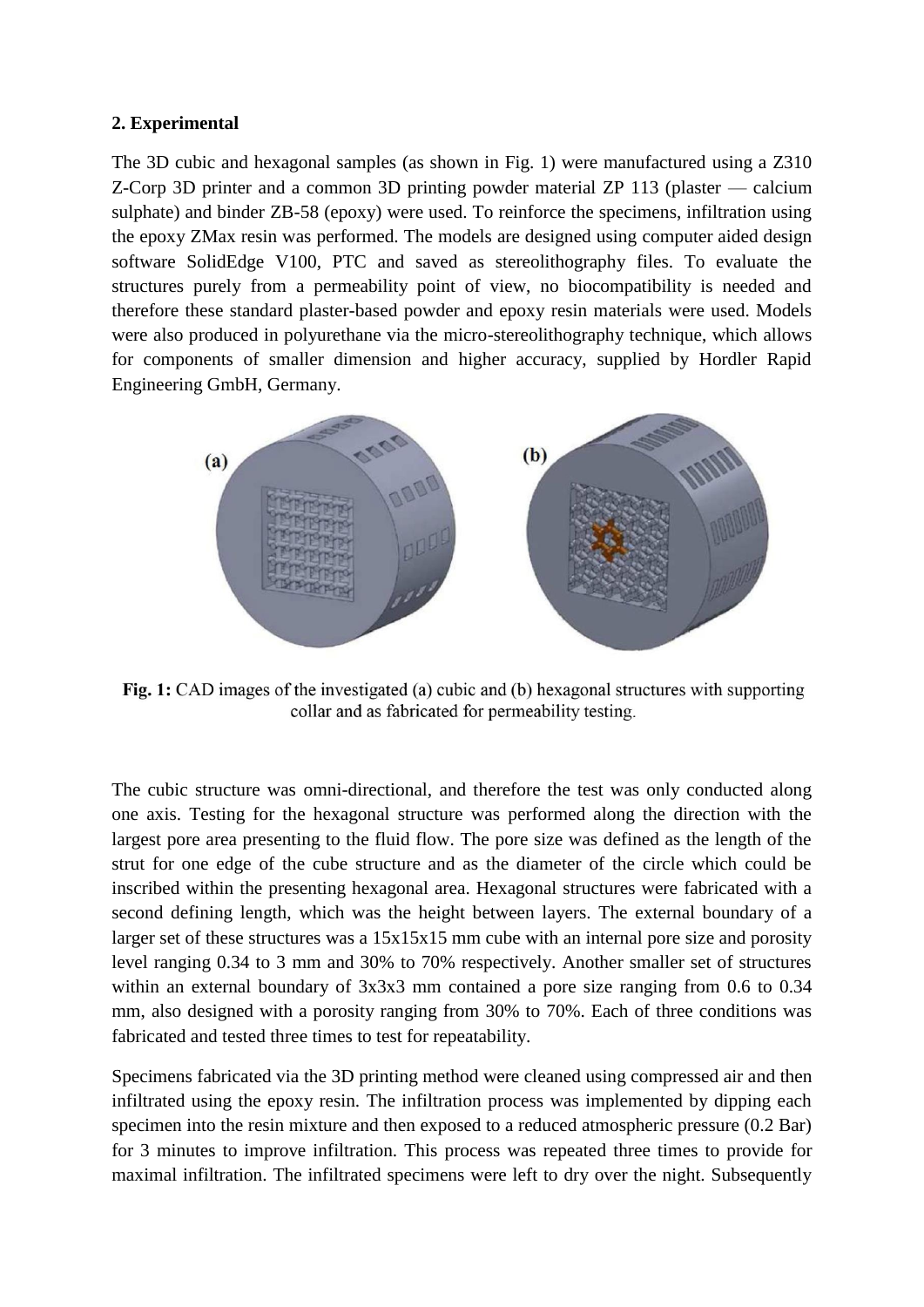the horizontal pores were blocked using tape and by the sample receptacle of the permeability setup (see Fig. 2) during testing to prevent liquid leakage when exposed to the liquid flow. Water-glycerol solution (Sigma Aldrich) was employed to simulate a level of viscosity within the range typically found for blood viscosity, which is in the range from 3 to 6 times higher than water depending on the hematocrit, blood flow rate, and blood constituents such as proteins, nutrients, hormones and excretory products [10].



Fig. 2: Schematic of the setup for synthetic bone scaffold permeability measurement with inset showing sample receptacle.

Blood typically varies from 3 mPas to 6 mPas while blood without cells is typically in the range from 1 to 1.3 mPas. In this work the viscosity of the glycerol solution was recorded at 3.6 mPas using a rotational viscometer (Rheology International Instrument, ASTM Spindle Type2).

For permeability measurement, the principle of the measurement was to let water flow through different samples, and measure the fluid volume and time. A liquid tank (500x300x400 mm) was used and the measured volume was 500 ml. The large tank provided constant hydrostatic pressure and as the height difference, Ah, was set at 800 mm. The hydrostatic pressure was calculated as follows:  $\rho_{in} = \rho_g \Delta hg = 8066Pa$  for glycerol- water solution, where  $\rho_{\text{glycerol/water}} = 1027.78 \text{ kg/m}^3$ .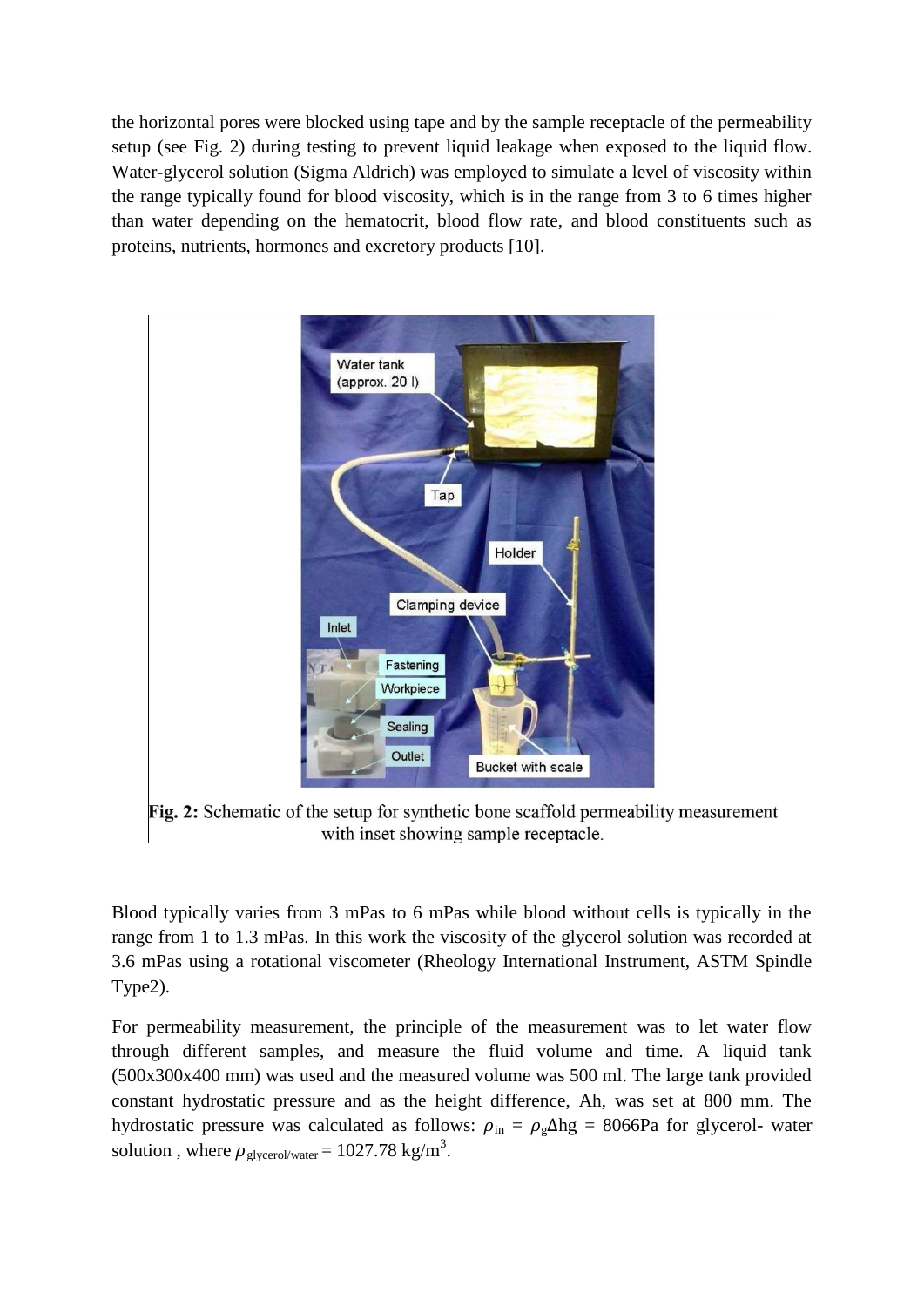#### **3. Results and discussion**

Figure 3 shows experimental results determined from the cubic and hexagonal structures for different pore sizes and percentages of porosities. The Kozeny-Carman formula, first proposed by Kozeny and later refined by Carman, is commonly used to predict permeability and has many forms. The theory is based on the classical Navier-Stokes fluid mechanics, like fluid flowing in capillaries [26]. The form used in this work to determine the permeability factor, K, in units of m2 was as follows:



Fig 3: Measured permeability obtained for (a) cubic and (b) hexagonal structures using glycerolwater solution through structures with 30% porosity ( $\blacksquare$ ), 50% porosity (x), 70% porosity ( $\bullet$ ) and various pore sizes.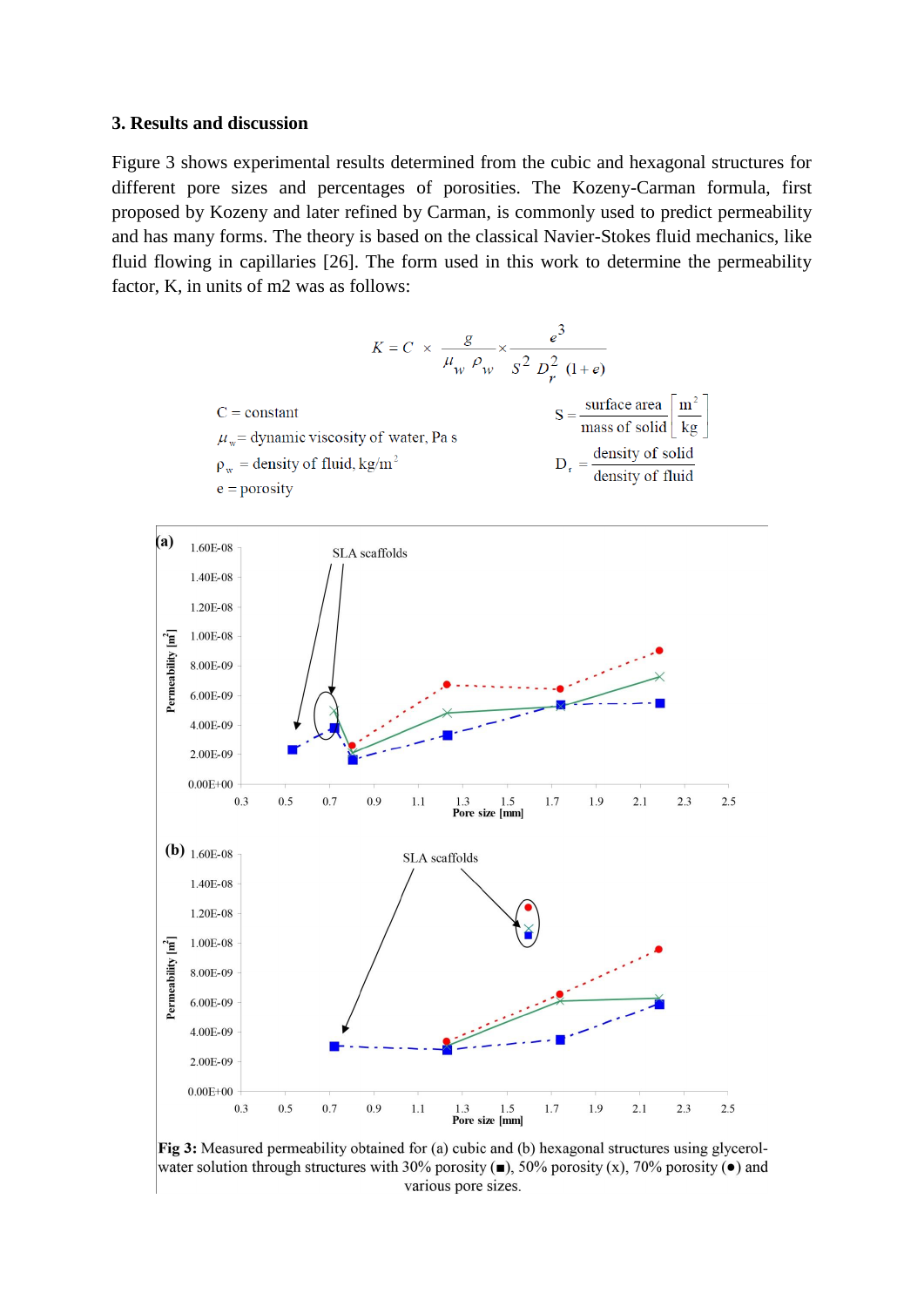The constant C is used for describing the shape of the particles. As a first approximation, a value of 0.2 was used for C, selected from previous data based on the experimental work of Chapuis [11 ] . This constant was re-calculated based on the findings of the experimental work presented Fig. 3. The "specific surface" is the one of the most critical parameters. The whole solid surface of the structure, measured directly from the CAD models was used to calculate the specific surface. The newly determined corrected C factors,  $C = 0.06$  for the cubic structures and  $C = 0.11$  for the hexagonal structures, were used in the Kozeny-Carman model to determine the permeabilities of these structures. Figure 4 shows the results calculated from the adapted Kozeny-Camen model.



Fig. 4: Calculated permeability for a) cubic structure, b) hexagonal structure, using water-glycerol solution and the corrected C = 0.06 (cubic) and C=0.11 (hexagonal) factor. 30% porosity ( $\bullet$ ), 50% porosity  $(\frac{x}{2})$ , 70% porosity  $(\bullet)$ .

#### **Conclusion**

From the results it clear that the experimental method used in this work are capable of producing good comparison of permeability through different bone scaffold structures. The permeability values determined in this study correspond well with the range of results from other researches. In particular the cubic structure showed permeability values ranging from l x 10-8 m2 to 2x 10-9 m2 for these structures. The cubic structure, large pores sizes and higher porosity contents were found to provide increased permeability. For the real bone